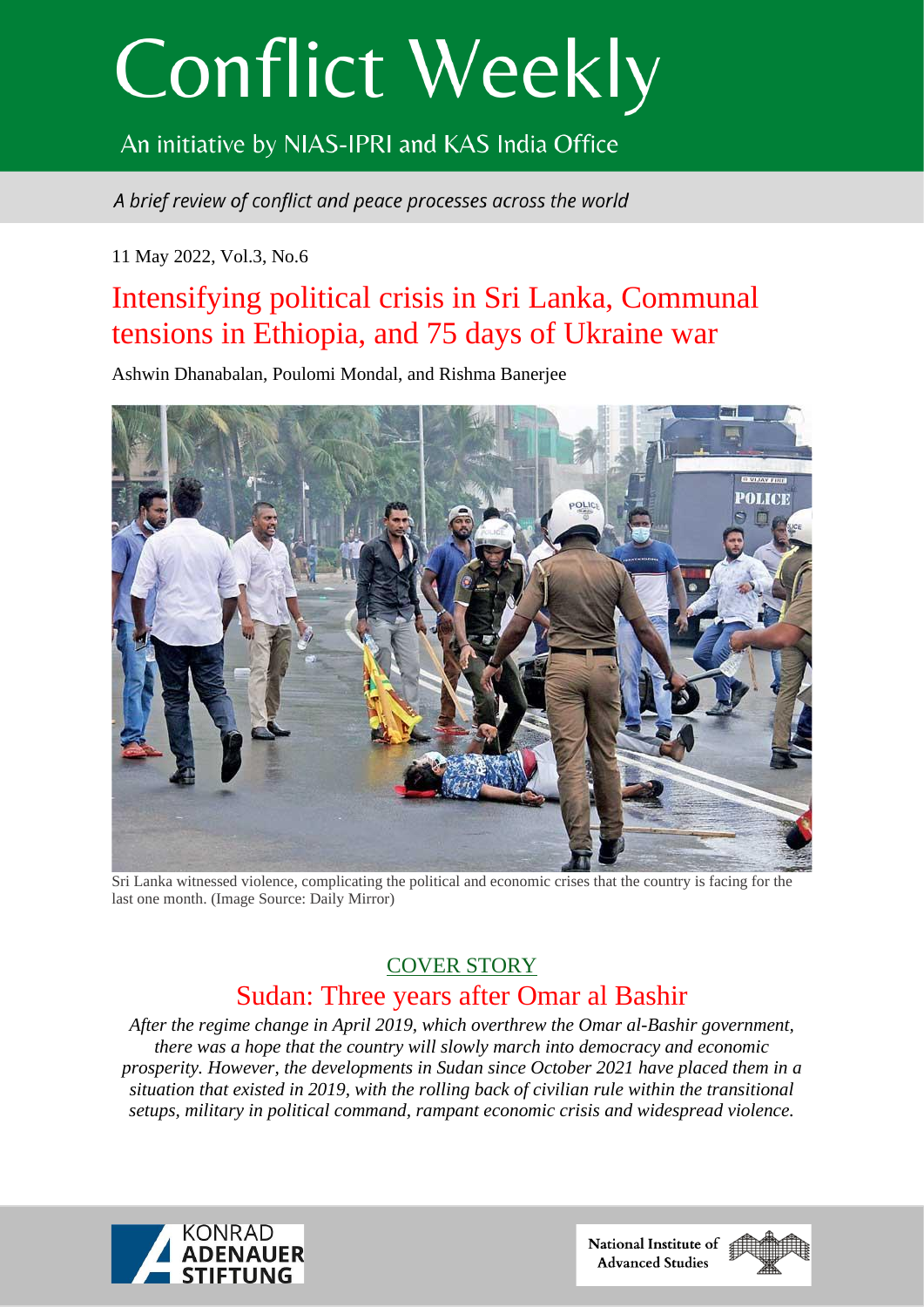# Sri Lanka: Political crisis intensifies, with violence across the country

## In the news

On 10 May, Sri Lanka's president Gotabya Rajapaksa urged the people to remain calm and stop violence and acts of revenge against citizens. He added: "All efforts will be made to restore political stability through consensus, within constitutional mandate  $\&$  to resolve the economic crisis."

On 09 May, prime minister Mahinda Rajapaksha tendered his resignation. His tweet came hours after he urged the general public to exercise restraint.

Also, on 09 May, violence erupted as Mahinda Rajapaksha's supporters attacked the peaceful anti-government protestors. Sri Lanka imposed an indefinite curfew and called in the military to contain the violence. An arson attack destroyed Gotabaya's traditional home and shrine in Anuradhapura. Mobs also attacked the museum belonging to the Rajapaksas in their ancestral village of Meda Mulana.

On 6 May, Gotabya declared another emergency in Sri Lanka for the second time in a month. His declaration came as the citizens' protests escalated and the trade unions held a massive hartal. The president's decision sparked reactions from protestors and opposition leaders.

Also, on 06 May, Sri Lanka's finance minister announced that the country had less than USD 50 million in usable foreign exchange reserves.

## Issues at large

First, the protests turning violent. The protests took a violent turn as pro-government supporters attacked the protestors at protest sites. This led to a violent response on government property, buses, and other state-owned enterprises.

Second, the continuing political crisis. The protest groups are now diversified, with trade unions, priests, and left groups joining the demonstrations against the government. 26 cabinet members have resigned, while the opposition parties have filed a no-confidence motion in the Parliament.

Third, the worsening economic situation. With Sri Lanka's usable reserves falling to USD 50 million, it is on the brink of bankruptcy, and overall reserves crashed by 70 per cent in two years.

## In perspective

First, the expanding profile of the protesters. There are Buddhist monks, Christian priests and party members joining the demonstrations. Hence, the demands are likely to expand.

Second, the protests remain leaderless, raising questions over sustainability if more people/groups join the protests. Third, the resignation of Mahinda Rajapaksa has raised questions over differences within the Rajapaksha family. Mahinda seems to be distancing from his brother Gotabaya. Gotabaya has been the focus of the protests and slogans since the economic crisis and his announcements of declaring emergencies in Sri Lanka. Fourth, an autocratic outcome. President Gotabaya called on the military and police to end the protests,

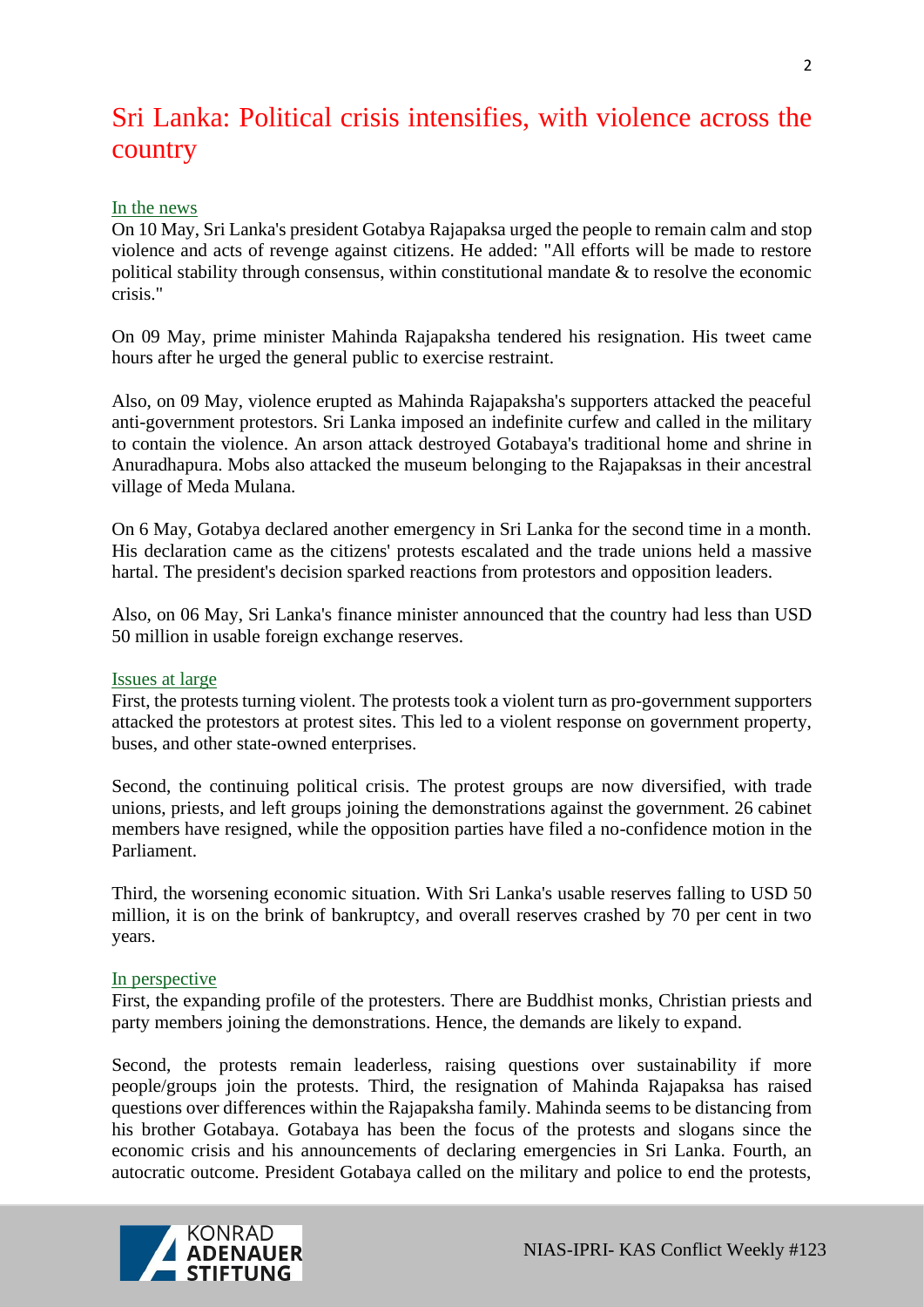granting more power to intervene. Under the new outline, the police and the army could question people without arrest warrants. Thus, giving impetus to a stronger autocratic government supported by the military, which is likely to use state violence against protestors.

# Ethiopia: Rising communal tensions

#### In the news

On 7 May, the United Nations High Commissioner for Human Rights Michelle Bachelet voiced her concerns regarding the recent clashes between the Muslim and Christian communities in Ethiopia's northwestern Amhara region. The Islamic Affairs Council of Amhara blamed heavily armed "extremist Christians" for the attack.

As on 11 May, the death toll remains unclear even a week after the violence. Gondar's Mayor Zewdu Malede, suggested an investigation team to address the situation. He added: "In my evidence, both Muslims and Christians lost their lives in the attacks."

#### Issues at large

First, a brief background. Since 2018, after the victory of prime minister Abiy Ahmed dethroning 27 years of TPLF stronghold in Ethiopia, there has been a prolonged conflict between Tigrayan leadership and the federal government. Apart from different political interests, the contrast in the religious aspects have widened the polarization between the two communities. While Abiy is Pentecostal and a propagator of religious plurality, rebel groups from Ethiopia and Amhara are mostly followers of Christianity. Therefore, attacks on the minority Muslims on the grounds of rising Islamic extremism in Ethiopia has a political background.

Second, the exploitation of ethnoreligious space. The infiltration of different actors dominant in Christianity and Islam from Ethiopia's Amhara region, the Oromo Liberation army, and TPLF against the national army and Eritrean military add an important religious dimension to the conflict. Ethiopian and Eritrean soldiers have often carried out deliberate looting and destroying of Christian and Muslim cultural heritage sites. For instance, the November 2020 massacre at the Aksun center of Christianity killed close to 800 civilians. Similarly, the historic Al-Nejashi Mosque was gunned down during another offensive. The already diversified identities get complicated with the further juxtaposition of separate ethnic identities like (Amhara, or Gondor) to existing religious connotations pushing back collectivism.

Third, growing extremism in Sub-Saharan Africa and Ethiopia. One of the biggest threats to Ethiopia is the rise of extremist tendencies centering on funded Wahhabism by massive oil wealth of Saudi Arabia. Ethiopia also plays between Riyadh and Tehran's primacy in the region with Eritrea previously being an Iran ally and Ethiopia for Saudi. Simultaneously, groups like ISIS and Al-Shabab have been active in Ethiopia's eastern borders over the last couple of years, thus furthering tensions.

Fourth, external infleunces. Turkey's restoration efforts of an ancient mosque and tomb along with the covert support for the Muslim Brotherhood's teachings harbors deep antagonism. Sudan was previously under the sharia law and Egypt had strong radical Islamic movements like Muslim Brotherhood and Islamic Jihad. These countries are often blamed for backing the Islamic faction of rebels in Ethiopia and for promoting extremist religious vision amid the

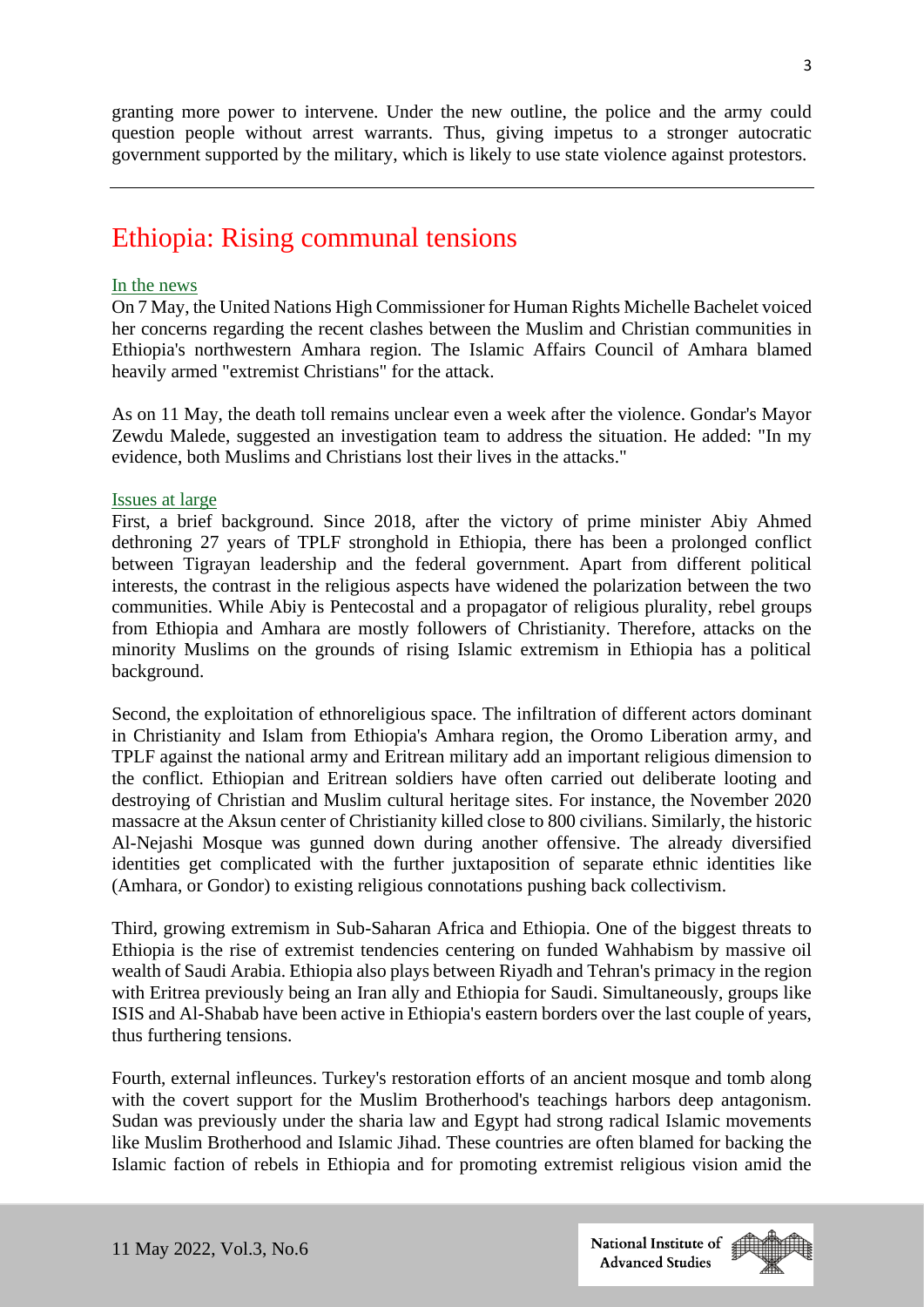conflict on the GERD project. Despite the 2000 Algiers Agreement and the 2018 Agreement, the border between Eritrea and Ethiopia remains a bloody wound due to ramping militarization and an increasing number of refugees causing ethnogenesis between the countries.

#### In perspective

First, Ethiopia currently faces acute food shortages, religious extremism, and political rebels raising concerns about human insecurity. Second, the role of Orthodox Christians and Muslims in polarizing the communities, playing the "us vs them" game against each other and simultaneously against the government can be seen as a collective of ethnoreligious and security offshoots worsening the dire condition of Ethiopia. Third, corrective measures such as propagating inter-religious peace efforts and the practice of peaceful cohabitation need to be taken at the domestic level to avoid Ethiopia sliding into hate-filled chaos. The federal administration needs to have open lines of communication with the rebel and dominant religious groups to have an inclusive peace-building mechanism.

# Ukraine: 75 days of the war

#### In the news

On 9 May, Russia observed Victory Day; President Vladimir Putin gave a speech drawing parallel between the current hostilities and World War Two. He called the war in Ukraine as a special military operation and said it was the right decision for a "strong and sovereign country." The day marks the offensives launched by Russia and the mass extraditions carried out due to Nazi crimes.

On 9 May, the US announced additional sanctions on Russia. It imposed sanctions on eight Sberbank, 27 Gazprom bank executives, Moscow Industrial Bank (MIB) and its subsidiaries. Along with this, the private defence company and weapons manufacturer Limited Liability Company Promtekhnologiya, and broadcasting stations such as One Russia, Television Station Russia-1 and NTV Broadcasting Company were also sanctioned.

On 6 May, US president Joe Biden announced the next round of security aid to Ukraine which will include "artillery munitions, radars and other equipment." Previously Congress had declared USD 13.6 billion as a military, humanitarian and economic aid.

On 4 May, the European Union announced their sixth round of sanctions, imposing oil embargo on Russia. The consent of all the member states is yet to be reached as Hungary, and other EU members dependent on Russian oil have rejected the proposed oil ban. Hungary's prime minister said that agreeing to the terms would be like an 'atomic bomb' on Hungary's economy, and added: "The proposal on the table now creates a Hungarian problem, and there is no plan to solve it."

#### Issues at large

First, increasing sanctions on Russia. Apart from the oil embargo, EU also proposes to sanction Russia's banking and broadcasting companies. The sanction plan does not limit to EU but extends to Japan, Singapore, Canada, Turkey and Switzerland.

Second, the shift in war towards the east. Russia's failure at Kyiv led to increased aggression in the Donbas region and Mariupol. In light of the 75 days of the war, Russia continues to

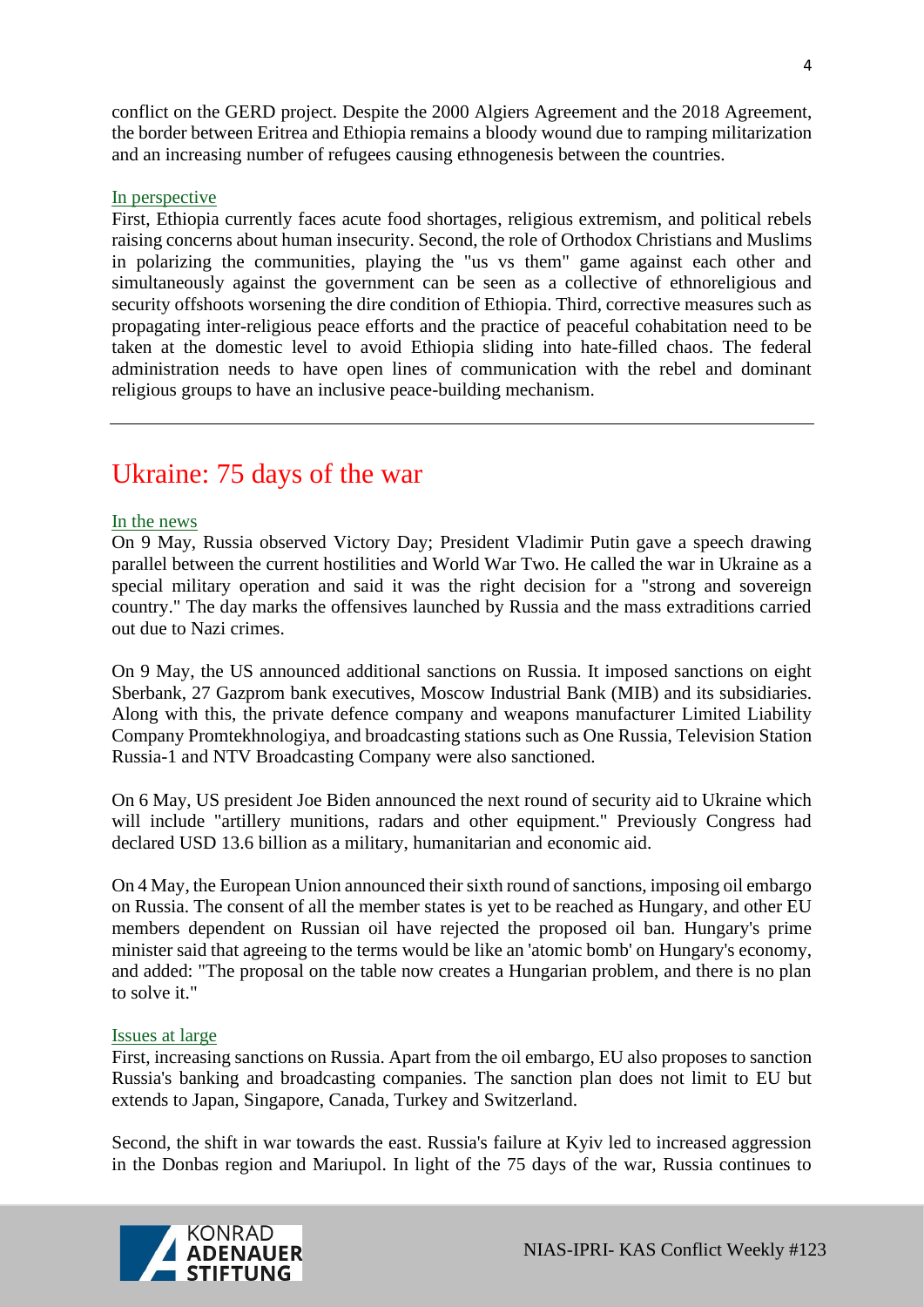launch attacks in the east, capturing Mariupol, and several villages along the eastern flank of the country. The recent missile strikes in Odessa prompts speculation of shift in the focus from occupying Mariupol to establishing control over the strategically important Black Sea port of Odessa.

Third, the divide within Europe. EU's proposal on oil embargo has received mixed responses. Despite the exemption of one year to cut down the Russian energy imports, Hungary, Slovakia, Bulgaria, Czech Republic have demanded a full exemption due to no alternate source.

#### In perspective

Europe being the largest market for Russia, EU's newest set of sanctions if passed will cause severe damage to Russia's oil refineries. Second, EU's internal divide; if the deliberations with Hungary fail, the initiative taken to impose the embargo will have an impact.

# Also, from around the world

By Padmashree Anandhan, Sruthi Sadhasivam, Vijay Anand Panigrahi, and Sejal Sharma

#### East and Southeast Asia

## Taiwan: Avoids purchase of the US anti-submarine warfare helicopters

On 5 May, Taiwan rejected plans of procuring 12 "MH-60R anti-submarine helicopters" from the US as it involves high-cost. In a statement, Taiwan's defence minister, Chiu Kuo-cheng said: "The price is too high, beyond the scope of our country's ability." The move comes in the aftermath of the US stalling its USD 750 million arms sale to Taiwan. Previously, eight Chinese naval warships swept across Taiwan's northeast region. Furthermore, the acquisition of M109A6 Medium Self-Propelled Howitzer artillery systems and mobile Stinger antiaircraft missiles from the US also got belated due to strained supply induced by the Ukraine war.

#### Taiwan: China's warfare aircraft patrols airspace

On 3 May, China's "Y-8 anti-submarine warfare aircraft" encroached on Taiwan's air defence identification zone, hovering across Formosa region and Taiwan controlled Dongsha Islands in South China sea. A similar aircraft was found patrolling the region during April, with opposing narratives over the aircraft encountering a misadventure. On 26 April, The Chinese military had conducted "flight training" for the Y-8 warfare aircrafts, indicating that the aircraft was operative. Previously, only Z-9 and the Ka-28 anti-submarine warfare helicopters were emplaced.

#### South Korea: First Asian country to join NATO's cyber defence cooperative

On 5 May, South Korea's National Intelligence Service (NIS) became a member of the NATO Cooperative Cyber Defence Centre of Excellence (CCDCOE). Of the 32 members of the cyber defence cooperative, South Korea is now the first Asian entrant. South Korea introduced its first National Cybersecurity Strategy in 2018 and proffered its application to join CCDCOE in 2019. This association was met with serious remarks from the Chinese media as The Global Times editor called it a hostile move towards the neighbours that could lead to a Ukraine-like situation. However, South Korea has been a recipient of frequent cyberattacks with most of them originating in China or North Korea itself.

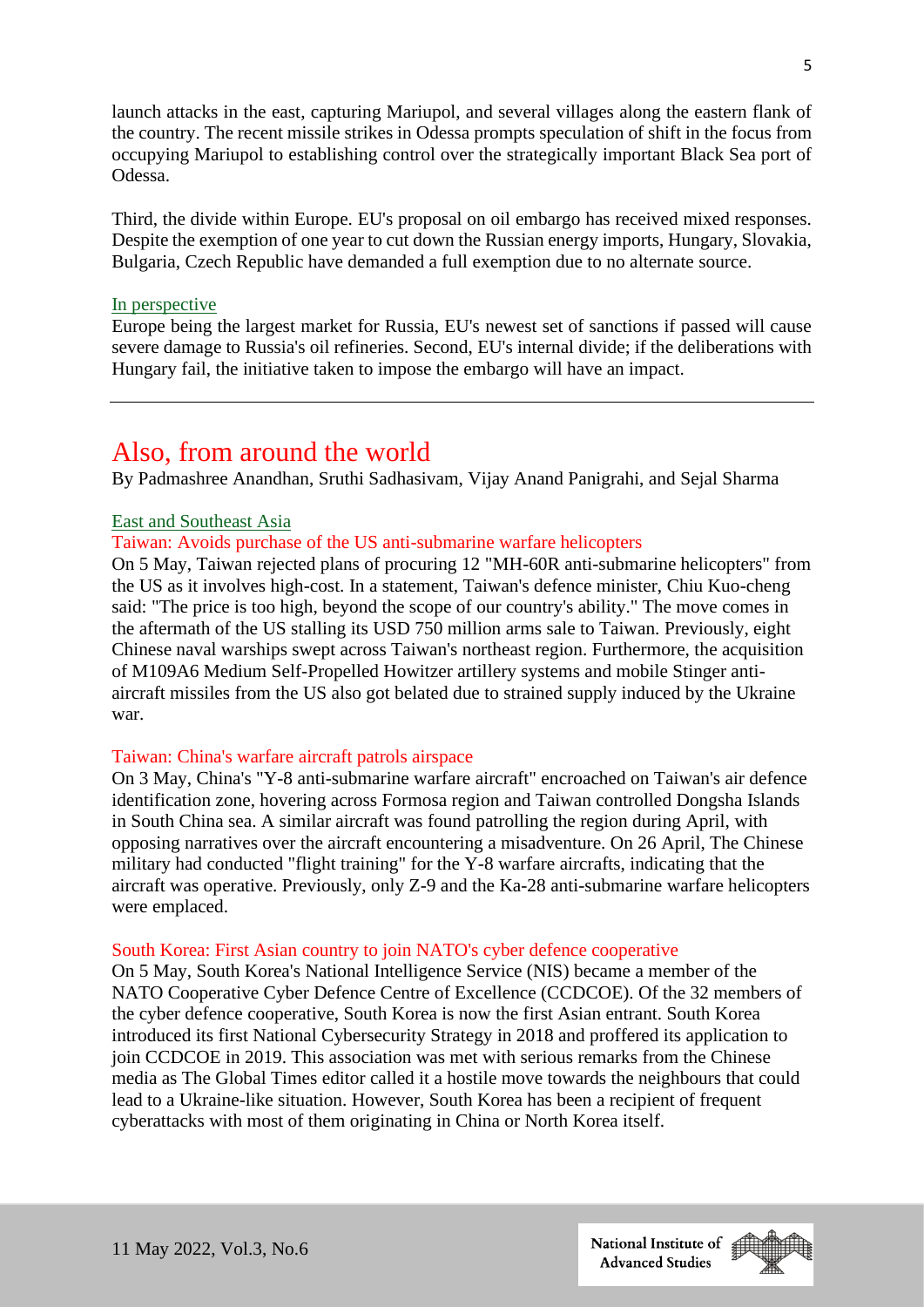#### North Korea: Ballistic missile fired into the sea, claim South Korea and Japan

On 7 May, North Korea fired a projectile into the sea, which Japan and South Korea suspected to be a Submarine-launched Ballistic Missile (SLBM). South Korea alleges that the missile was launched to warn before the investiture of their new President, Yoon Seok-you, who is observed to have a stern stance against North Korea. Japan also expressed its concern over North Korea's recent interest in empowering their nuclear technology and its continuous launch of ballistic missiles. South Korea's National Intelligence Service also hinted at the possibility of another nuclear test by North Korea before Biden visits Seoul. US President Joe Biden will be visiting Seoul for a summit with the new South Korean President on 21 May.

#### South Asia

## India: Call for industrialised nations to lead the financial battle against climate change

On 8 May, the Union Environment Minister of India, Bhupender Yadav stressed the need for the western industrialized nations to lead the fight against climate change by taking up most of the financial load associated with it. While addressing a conference in Chandigarh, the minister emphasized that India's per capita carbon emission is among the world's lowest. He further added that India has the world's largest number of forest-dependent communities, and therefore the western ideas of conservation can severely affect the local population as they overlook them. Apart from this, he also spoke of equitable allocation of responsibilities and the necessity of balancing between industrialization and preservation of the environment for countries like India.

#### Afghanistan: Taliban orders women to wear a hijab

On 7 May, the Taliban announced that it was mandatory for the women in Afghanistan to wear a Hijab. The Taliban's Ministry for the Propagation of Virtue and Prevention of Vice issued a decree that includes criminal punishment for the offenders of the prescribed dress code for women. The decree entails that the women who violate the dress code, their male guardians would be prosecuted. It's the first time under this regime that the Taliban have included a punishment with laws restricting women's freedom. The new law sparked widespread outrage by the Afghan women and activists who urged the international community to stand with them and take decisive actions against the Taliban.

## Central Asia, Middle East and Africa

#### Armenia: Protesters call for the resignation of the prime minister

On 4 May, the protesters continued to demand the resignation of the prime minister Nikol Pashinian escalated. Several got apprehended in the wake of violent confrontation with the nation's police officers across the Parliament. The contestations were chiefly directed by the erstwhile presidents namely Robert Kocharian and Serzh Sarkisian belonging to opposition parties, Hayastan and Pativ Unem groups. However, the civilians deeply detest these opposition leaders as they offer no constructive solution to the conundrum.

#### Kyrgyzstan: Border guards start firing at Uzbek-Kyrgyz border, 3 killed

On 5 May, the Kyrgyz border guard officials shot down three people in the Jalal-Abad area, across the Ferghana Valley. The culprits, a father and his two sons were caught sneaking sizeable amount of goods and were fired in the Kyrgyztan-Uzbekiztan border region. In their Telegram channel, Uzbekistan's border security service said: "three people were shot in a border incident when they allegedly were involved in a smuggling operation." They claimed that the security guards were compelled to fire the miscreants due to latters' violent endeavours. Following the border shootings, the local heads of the two countries conferred about the incident.

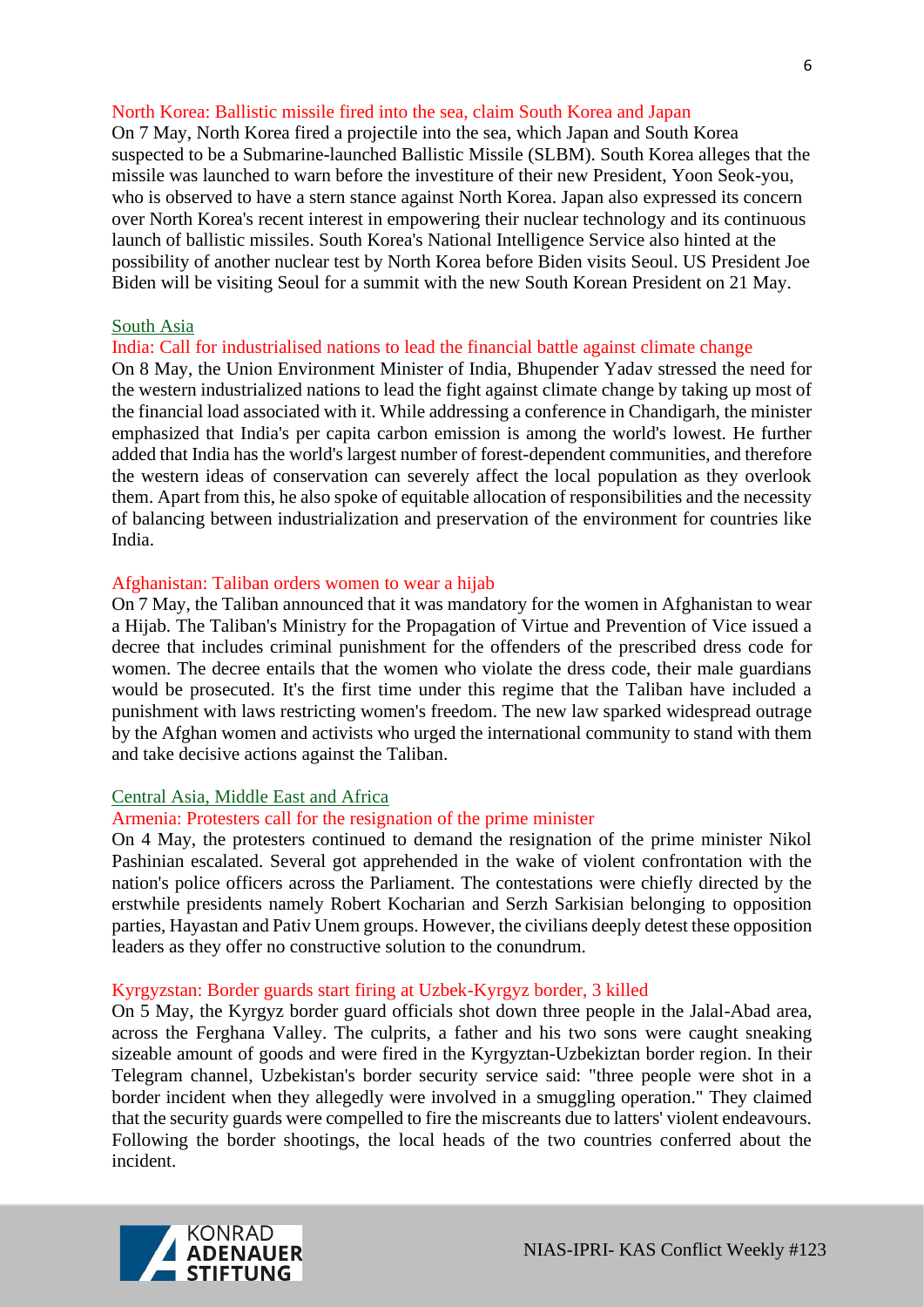#### Turkmenistan: New norms for policing women

On 4 May, in the absence of formal laws, local institutions enforced stringent prohibition on close fitting clothes for women and forbaded them from using artificial beauty products. Additionally, women were fired from their jobs for having undertaken cosmetic surgeries like "breast implants", "eyebrow microblading" and "lip fillers". Furthermore, men unrelated to the concerned woman were barred from being chauffeurs. The women found defying these norms were dragged to police stations and fined USD 140, amounting to a monthly salary of a regular Turkmen civilian. These rules have been imposed after President Serdar Berdymukhammedov came to power.

#### Libya and Syria: The US reports on Russia's usage of mercenaries in Ukraine

On 8 May, the US defence department published reports stating Russia has been using mercenaries from Libya and Syria in the Ukraine war. US defence official stated: "Russian mercenary company Wagner Group has been operating in Donbas and they use Syrian and Libyan fighters." Putin also stated that 40,000 Syrian fighters have volunteered to support Russia. Although Russia boasts of strength in numbers, its fighters have not been able to take over Kyiv. Putin in the wake of setbacks, has withdrawn 200 Wagner Group mercenaries and 1,000 Syrian mercenaries in the last week.

#### Syria: Children suffer as international aid dwindles

On 8 May, UNICEF and the UN reported that since the war began in 2011, more than 6.5 million children in Syria have been affected and require aid to survive. The number touches 12.3 million when refugees and children who fled to neighbouring countries are added. UNICEF stated: "Syria's children have suffered for far too long and should not suffer any longer." Despite children in poverty growing in number, the funds received are dwindling. UNICEF budgeted USD 20 million to fund "cross border operations" in northwest Syria, however it has received less than half of its requirements. Prices of basic needs have also increased because of the Ukraine war. The UN stated: "among the most vulnerable, children are bearing the brunt of the war's effect."

#### Yemen: Saudi releases prisoners to the Houthis

On 6 May, the Saudi-led coalition and the International Committee of the Red Cross (ICRC) has transported 120 prisoners to Yemen in an attempt to maintain the UN-led truce. Among the list of detainees, the Houthis stated it contained prisoners unknown to them so 108 detainees were flown to Aden while 9 were led to the Houthis in Sanaa. The Houthis have refused to take in the prisoners flown to Aden. This is the most significant prisoner exchange since 2020 and this exchange is expected to maintain peace in a war-torn Yemen.

#### Syria: Videos of Tadamon massacre surface exposing atrocities

In April 2022, footage of the Tadamon massacre of 2013 carried out by militias loyal to Bashar al-Assad surfaced depicting the atrocities committed. The footage captured by the perpetrators themselves shows 41 civilians being shot, their bodies piled in a pit and set on fire. The incident happened at Nisreen Street, a stronghold of Shabiha (militias that are sponsored by Assad) in the wake of the Arab Spring protests. Syrian Human Rights monitors state that incidents like these were common and undiscovered at the time. Many families who tried to cross checkpoints in Southern Damascus were either executed or went missing with no traces to this day. The families of the victims of the Tadamon massacre are not willing to come forward and claim their loss due to fear of violence by militias.

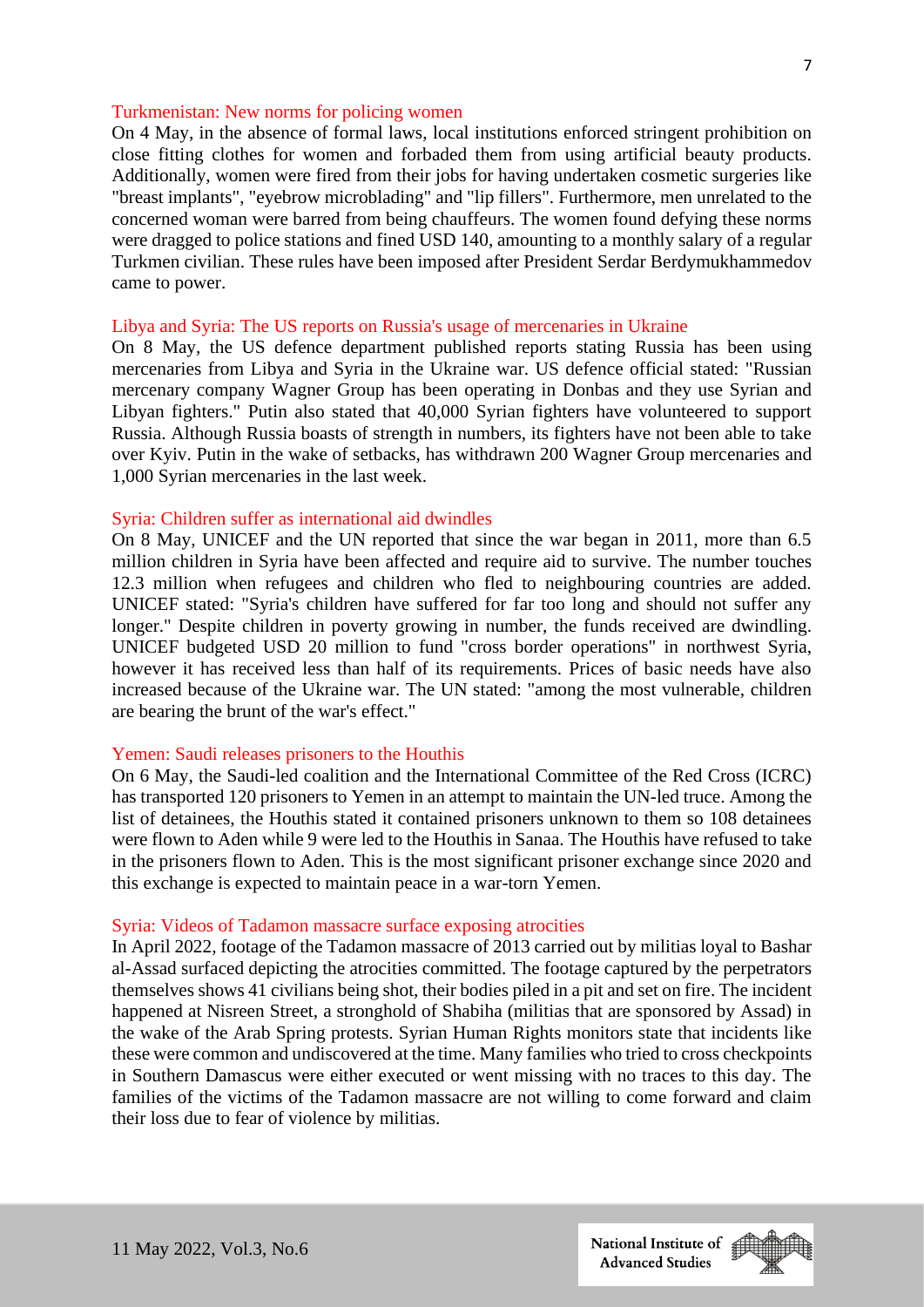#### Burkina Faso: 50 terrorists killed in two operations

On 10 May, the military issued a statement reporting the execution of 50 terrorists in two operations carried out on 9 May. The military had conducted the operations in a surprise attack in the northwest near the border with Mali. As per the statement, the commando unit had launched an attack in the southwest near the border with Ivory Coast.

#### Democratic Republic of the Congo: 14 killed in suspected militia attack

On 10 May, an army spokesperson reported on 14 people who had been killed in a militia attack on a camp for displaced persons in eastern Ituri. The Kivu Security Tracker confirmed the same and the president of a civil society groups' association found that most victims to be children. Blaming the Cooperative for the Development of the Congo (CODECO) militia for the attack, the association president said: "It's shocking to see children chopped up by machetes." The attack comes less than a week after over 30 were killed in a similarly which is suspected to be carried out by the CODECO militia - on a mining encampment.

#### Zimbabwe: Human-elephant conflict claims 60 lives

On 10 May, a government spokesperson tweeted that the human-elephant conflict had claimed 60 lives and injured 50 people, until May 2022. In 2021, 72 people had lost their lives. The news report quoted wildlife expert Tinashe Farawo who maintained that the conflict is likely to increase as the herds will begin to move searching for food and water in the dry season.

#### Europe and the Americas

#### The UK: Rejects the EU's plan for NI protocol

On 11 May, the UK rejected the proposal offered by the EU to decrease the impacts of the post-Brexit treaty on trade in Northern Ireland. The reason for the rejection was that the plans would worsen the situation and current trading agreements. The protocol which played a key role in Northern Ireland's election was accepted by every majority except DUP, which did not nominate ministers due to the same. Foreign secretary Liz Truss said that she would not shy away from finding a solution to stabilise the situation in NI. The UK demanded fundamental changes in the treaty as it wants to remove checks on the goods that stay in NI. It also said that it would deplete the market of the small products.

#### Russia: Defence Ministry claims to have hit Western military equipment

On 8 May, Russia's defence ministry spokesperson Igor Konashenkov mentioned that the army was able to use high-precision air-to-surface missiles to hit Western military equipment at the Sol railway station. Russia claims to have also killed a few armies reserves of the Ukrainian military. On 7 May, the armed forces stated that they used Iskander missiles to eliminate Ukrainian troops and weapons supplied by the US and the EU. Konashenkov mentioned that the 58th mechanized infantry brigade of Ukraine's armed forces were eliminated using the high precision missiles near the stations of Krasnograd and Karlovka.

#### Europe: Three new countries join NATO CCDCOE for their cyber defence

On 6 May, Canada, South Korea and Luxembourg joined the NATO Cooperative Cyber Defence Center of Excellence. This organisation's main goal is to safeguard its members as well as NATO nations from cyber security threats and support them with their expertise in digital defence. To mark the occasion of the three countries joining NATO CCDCOE, a ceremonial flag hosting took place at its headquarters in Tallinn, in which representatives from the three nations as well as Estonian officials also attended. They focus on training, exercises, applied research, analysis, information sharing, etc. in the field of cyber security and defence. All three countries are pleased to strengthen their cooperation in the cyber sector and raise

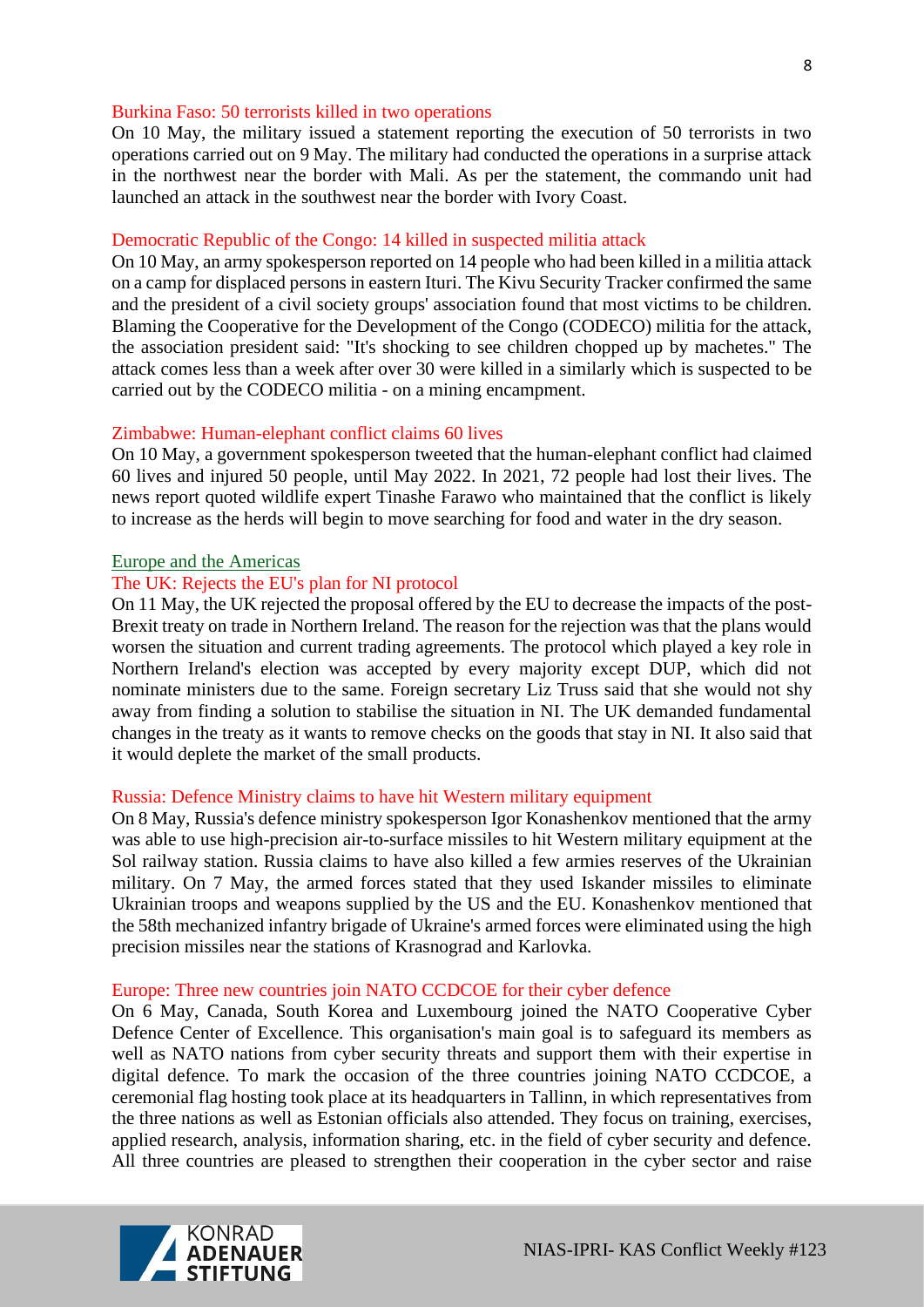awareness about it. The organisation also combats any cyber threats and tries to prevent them. It gives a 360-degree look at cyber defence and shares its expertise with its member nations.

#### Europe: NATO to consider Sweden's application

On 5 May, NATO is looking forward to increasing its presence in the Baltic region. The potential application of Sweden to join NATO is being processed. Sweden and Finland are considering joining the alliance after the Russian invasion of Ukraine in 2014 and 2022 even though prior to that they stayed outside NATO. Both countries are seeking military security assurances from NATO. The process for them to join NATO would take them a year. NATO is highly obligated to guarantee Sweden's security if it plans to join the alliance. Russia had already threatened both the countries of the consequences if they join the alliance.

#### Colombia: Anti-rioting operation against cartel intensifies

On 9 May, an extra 2000 military and police personnel were dispatched to help suppress riots organised by the Gulf Clan cartel. During violent protests against their leader's extradition on Friday, gang members wrecked at least 100 automobiles. They also threatened people, telling them to return home. An "armed strike" was announced for four days in the northern part of the country, which has affected nearly 90 municipalities in nine of Colombia's 32 departments. There have been no recorded casualties.

#### New Mexico: Warning issued for worsening wildfire conditions

On 8 May, the fire raging in Hermit Peaks for the past month was expected to turn into a devastating wildfire in the coming week. Winds, near-record high temperatures, and dry conditions are predicted to fuel the fire which has engulfed more than 691 square kilometres of land. Thousands of people have been evacuated, while several families have been displaced. The initial fire has been traced to have started on 6 April as a preventive burning by a US Forest Service to minimise flammable vegetation, which went on to merge with another wildfire in the area. President Joe Biden has declared the condition a major disaster and has mobilised federal resources, including financial relief for those affected.

#### The US: White House appoints first black press secretary

On 6 May, Karine Jean-Pierre was appointed as President Joe Biden's new chief spokesperson, making her the first black, openly gay person to hold the position. On 13 May, She is expected to take over the office of outgoing press secretary Jen Psaki. The historic news highlights a Biden administration that has prioritised putting black women in positions of power, despite their status as an important but politically invisible portion of the Democratic Party coalition. She is deemed to join other recently appointed black representatives in prominent positions of power

#### About the authors

Ashwin Dhanabalan and Padmashree Anandhan are Project Associates at the School of Conflict and Security Studies, NIAS. Rishma Banerjee is a Research Intern at the School of Conflict and Security Studies, NIAS. Poulomi Mondal, Sejal Sharma and Vijay Anand Panigrahi are postgraduate scholars at Pondicherry University, Pondicherry. Lavanya Ravi and Sruthi Sadhasivam are postgraduate scholars at Christ (Deemed to be University), Bangalore.

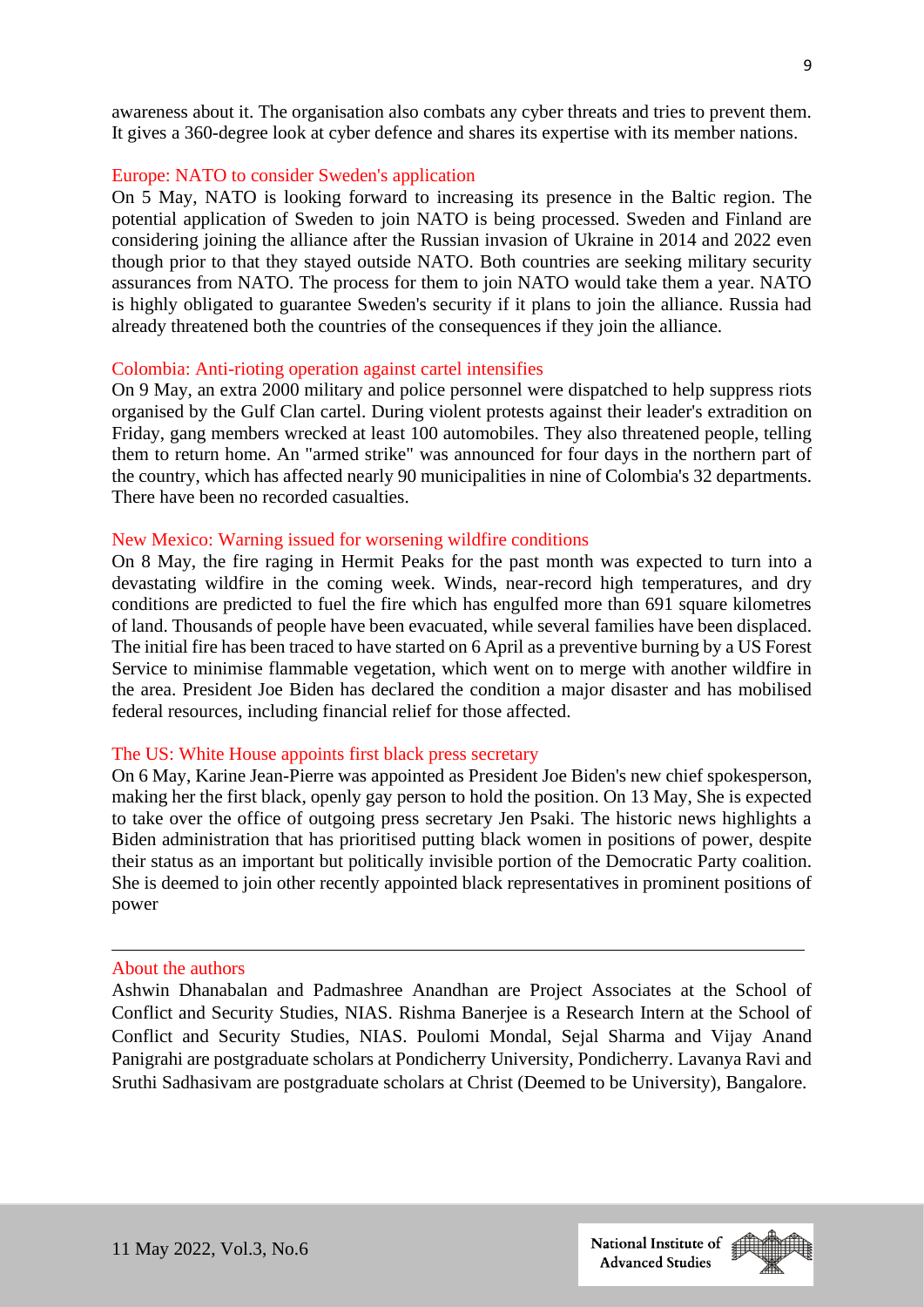# COVER STORY

# Sudan: Three years after Omar al Bashir

Shaji S



A young Sudanese woman shouting chants in the anti-government protest in Khartoum. (Image Source: The Independent/Twitter)

# Sudan, three years after Omar al Bashir

Sudan, a North African State, has witnessed unprecedented political upheaval since October 2021. This is in continuation to April 2019 developments when Omar al-Bashir, the ruler of a long-standing dictatorial regime, stepped down from Presidency. The regime change brought hope, both at the international and national levels, that the transitional government[i] under Abdella Hamdok and a future government in power through elections would change Sudan's destiny. As part of the Agreement, a transitional government took office on 17 August 2019. However, despite the promises, the transition government reverted to the lame-duck situations due to immense power rivalry and opportunistic military interventions. The recent overthrow of Prime Minister Hamdok, his reinstatement and subsequent resignation, and the parallel wave of protests brought Sudan back where it was before April 2019. These developments impel one to have a fleeting glance at Sudan's political history, beginning with its independence from Britain and Egypt.

The current crisis in Sudan is part of a larger trend; since the 1950s, the country has been witnessing civil wars, violence and suppression of rights, and the stifling of democracy. Sudan has had a history of military coups. Out of the total 16 coups since its independence in 1956, around five military coups were successful. The country was under military rule for 52 years

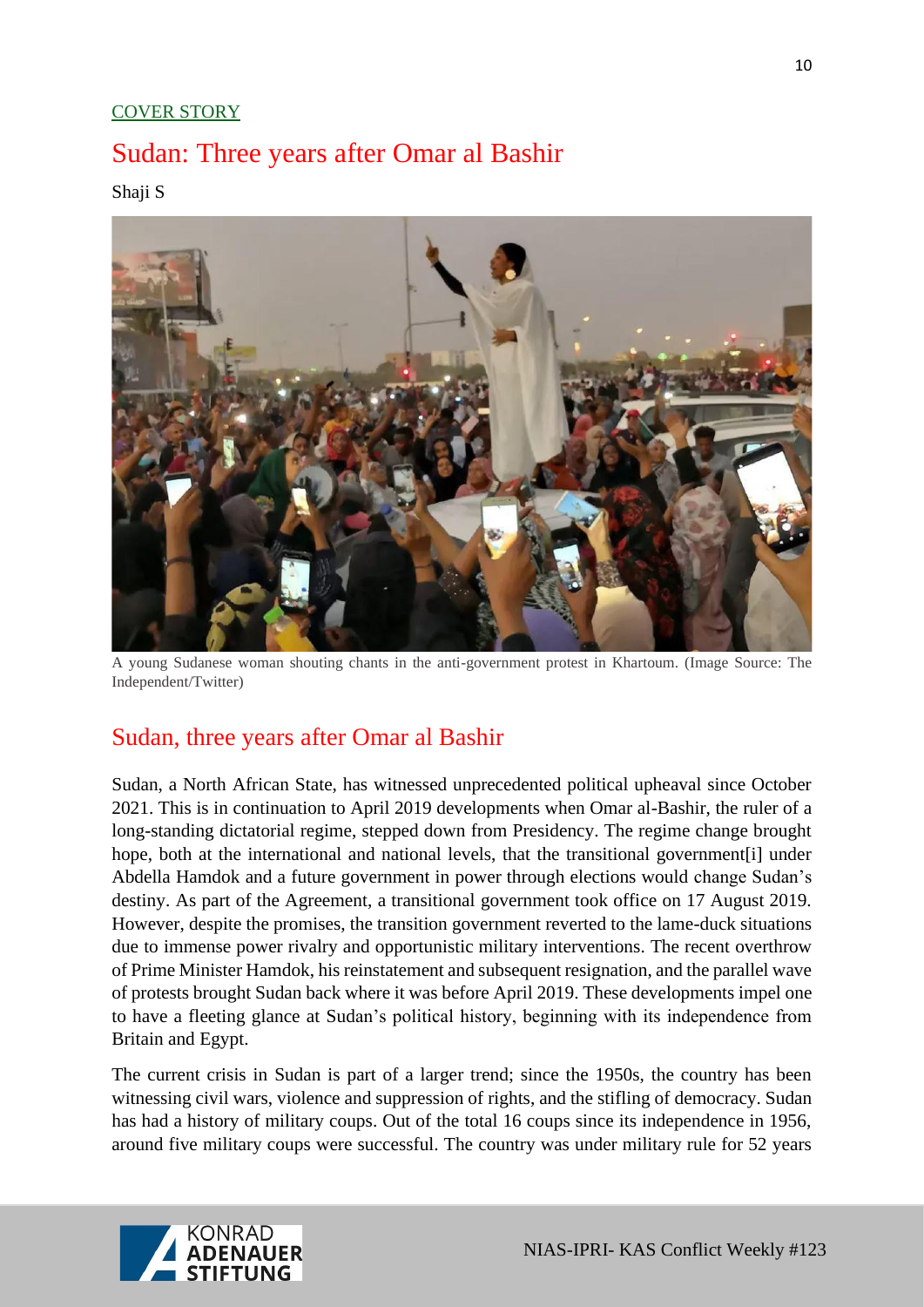out of 65 years of its independent existence. The most notable feature about Sudan is the consistent grip of civil war except during 1972-1983.

In 1983, Northern Arabs in Sudan imposed the Islamic Sharia law across the country (even in areas where the majority of the inhabitants were non-Muslims), leading to friction and tension between the Arabs in the North and Animists and Black Christians (practicing traditional religions) in the South. The Southern population, led by the Sudanese People's Liberation Army (SPLA), the mainstream rebel group, resisted and took up the cause of people of South Sudan, that ultimately led to the bifurcation of the country into two - Sudan and South Sudan in 2011. The referendum held under the auspices of the United Nations (UN) in 2010 paved the way for the partition of the country. During the decades-long civil war, around two million people died, four million were uprooted, and 6,00,000 people fled the country (UNIMS, 2022). [ii] In addition, over 1.5 million people perished due to the famine.

Meanwhile, the discovery of oil strengthened the Sudanese economy, at certain levels and at another level, intensified the civil war. The involvement of multinational oil corporations, especially from the West, at the beginning of the millennium and their entanglements within the Sudanese political system vitiated the domestic situation. They had to withdraw following the clamour from civil society organizations, and human rights organizations. To a large extent, the vacuum created by the western companies was filled by Asian corporations from China, India and Malaysia. Even these countries were dragged into the crossfire of civil war.[iii] However, the oil economy of Sudan declined after the partition of the State since a large portion of the oil resources went to the newly created South Sudan, though Sudan continued to generate and receive a certain amount of revenue emanated from the transportation of the oil to the major port - Port Sudan on the Red Sea on the Sudanese coast.[iv] Notwithstanding the partition, Sudan still experiences conflicts in the Darfur[v] region, the western part of the country. Having outlined the background to the current crisis in Sudan, one needs to understand the strategic significance from the standpoints of global and regional contexts.

#### **I**

#### **Sudan: A State with extreme strategic significance**

Sudan is a prominent state in North Africa, otherwise known as Maghrib Africa and attained its independence on 1 January 1956, from Britain and Egypt. Sudan represents an Afro-Arab society and shares borders with nine states with an area of 2,505,810 sq. km, making it the largest state in Africa and the Arab world. The White Nile, whose course is through the middle of the country, merges with the Blue Nile at Khartoum-Sudan's capital, one of the most prominent rivers in Africa. Sudan is surrounded by Libya, Chad, Ethiopia, Egypt, Eritrea, Uganda, Central African Republic, Congo and Kenya. Geographically, Sudan is closer to West Asia, which deepens the country's importance to both West Asia and North Africa (West Asia and North Africa-WANA region). Sudan's proximity to the Suez Canal makes it a critical geographical site of commerce, trade and geostrategic issues; also, the major port - Port Sudan, is positioned on the Red Sea (90 per cent of Sudan's external trade operates through Port Sudan). In addition, Sudan has a long coastline of 700 km on the Red Sea, thereby making it an opening point to the north, east and central Africa. Sudan assumes a strategic role in the Horn of Africa and on the Red Sea, which witnesses 30 per cent of global constrainer ship traffic and around 12 per cent of the global trade.

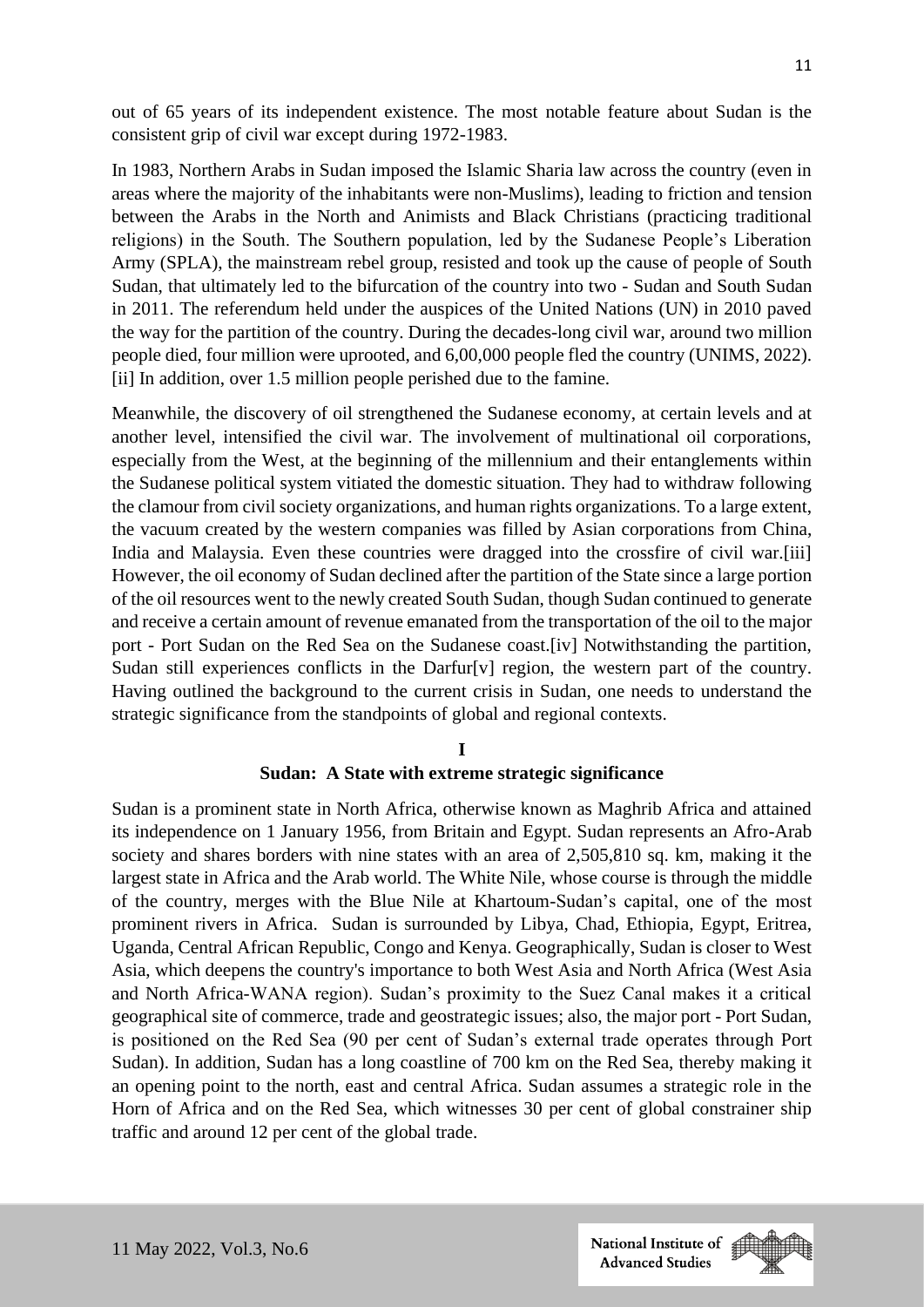## **II Sudan's political churning Since 2019**

In April 2019, when Omar al Bashir was removed from power after three decades (1989-2019), through massive protests, there was hope that the country would finally adopt democracy as one could witness its flashes during the Arab Spring days in North Africa. The 'African Renaissance', which was transcending on the African horizon for some time with the promise of democratisation and economic progress, hit the roadblock in Sudan, at least for the time being. The key developments since October 2021 show that the democracy initiative of the interim transitional government was merely superficial, and promises made were utterly hollow.

After the overthrow of the Bashir regime, a transitional arrangement was installed, involving Forces for Freedom and Chance (FFC) and the military, by forming a coalition government in August 2019. In the immediate aftermath of the fall of the Bashir regime, the military leaders who were leading the Supreme Council and the government, led by Abdella Hamdok, managed the transition arrangements reasonably well for quite some time; later, they turned hostile to each other on different issues, including economic issues which confront the nation in a significant fashion. On the one hand, the transition government also promised elections in July 2021 (which was not realized). On the other hand, the military wanted to postpone the elections by a year. On 25 October 2021, Prime Minister Hamdok was overthrown through a military coup, led by Abdel Fattah Al-Burhan, the military chief of the Sudanese Armed Forces. Interestingly, the military cited the economic crisis as its intervention.

Once in power, the military Chief dissolved the government and the Supreme Council. However, after the coup in October 2021, widespread protests, spearheaded by the Sudanese Professionals Association (SPA), which included doctors, nurses, teachers and so on, erupted across the country; the government of Abdella Hamdok was reinstated in November 2021 through an interim agreement. Notwithstanding the reinstatement, there was criticism that Hamdok compromised on certain provisions of the deal, which gave enormous power to the military, to control the supreme council. It was a fragile compromise agreement between Hamdok and the military. Finally, Hamdok resigned on 2 January 2022, citing the deadlock and inability to run the government.

Though the protesting groups lost more than seventy people in the first three months (after 25 October till 2 January 2022) to the violence and military actions, their resolve to oust the military from the country's political processes is strengthening day by day. The international community led by the United Nations (UN) and the Western States are intervening in Sudan, first by the United States blocking the financial assistance to the tune of USD 700 million, which was promised after the fall of the Bashir regime for the re-building of the nation, and then by European Union and the other Western States. The African Union (AU), Intergovernmental Authority on Development (IGAD) and the UN Integrated Transition Assistance Mission in Sudan (UNITAMS) are at the forefront of striking negotiations and reconciliations, but the progress is slow.

Meanwhile, following the ouster of the Hamdok government, the military regime has been under tremendous pressure from the international community. Though certain powers like China continue to be engaged in Sudan with the policy of 'non-intervention', with an approach of 'ready to negotiate for peace-building', Western States are not willing to recognize the

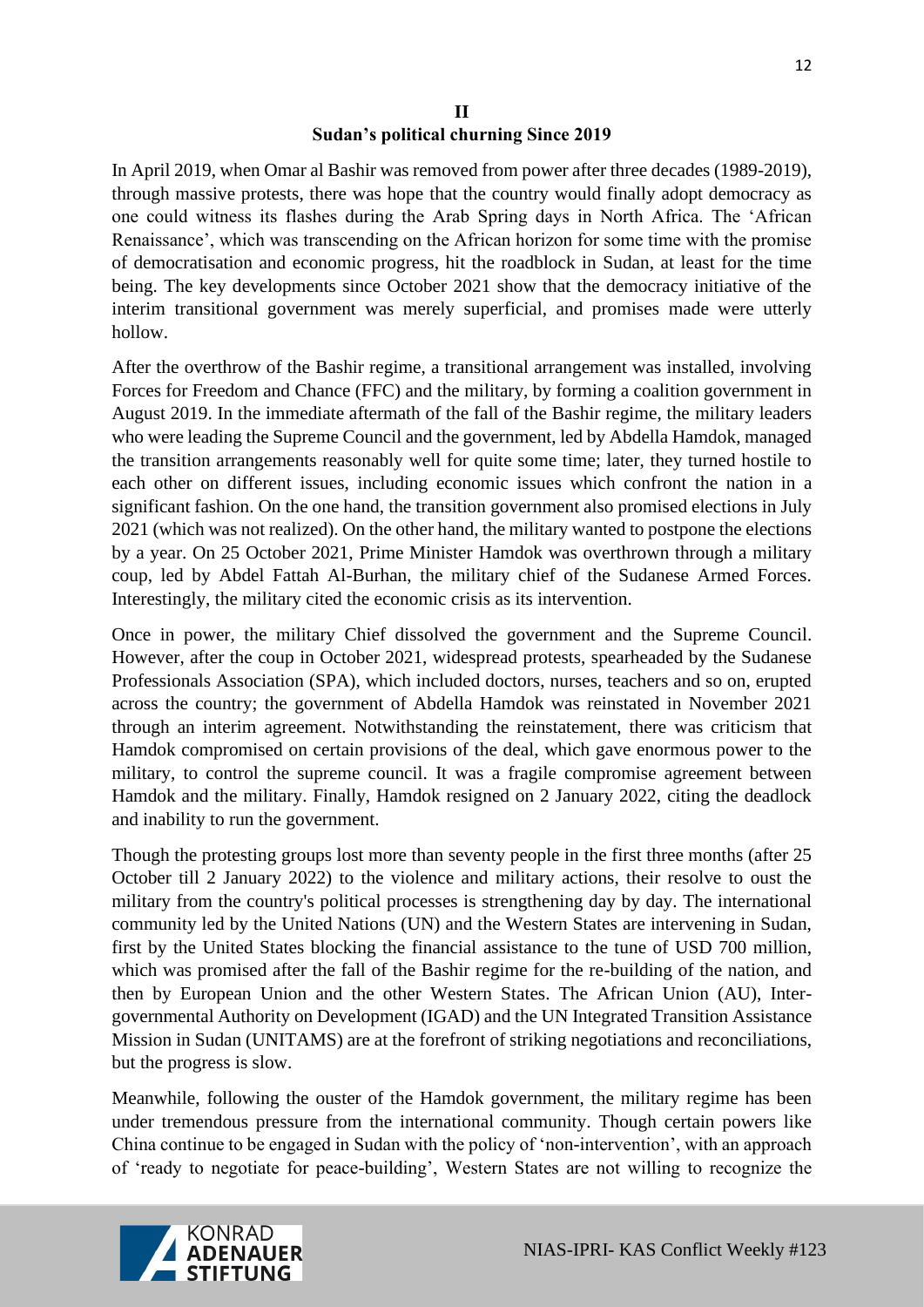political change in Sudan; this could have serious economic implications for the country. Emerging powers like India had already withdrawn from the Sudanese oil sector, a major area of economy, much before the military coup in October 2021, citing a lack of cooperation in Sudan (though India had long successful cooperation in the Sudanese oil economy through ONGC-VL since 2003).

However, the western blockades and collapse or slowing down of negotiations could have serious repercussions on Sudan. The people in Sudan have mobilized all sections of the society and are tagitating to overthrow the military, irrespective of the violence unleashed by the military. The military might employ different strategies, including aligning with other nonwestern powers like Egypt, Saudi Arabia, the UAE and so on, to offset the restrictions put forth by the Western powers, led by the US. The UN and African multilateral interventions in long as the State assumes a strategic role in Horn of Africa and the the Sudanese crisis is a welcome step in the right direction The world cannot afford to throw Sudan into an absolute political instability for on the Red Sea as mentioned earlier. In the political sphere, pulling back Sudan on the promised democracy course is a long haul, especially amid the backsliding of democracy in Africa in contemporary times. In general, authoritarianism and anti-democratic trends were quite visible across the African continent in 2021, with at least four states showing a return to non-democratic regimes such as Chad, Guinea, Mali and Sudan.

# **III Sudan after the resignation of Hamdok: Key Developments**

The developments in Sudan in the last six months have attracted global attention, first for the overthrow of the government of Hamdok on 25 October 2021 and his reinstatement on 21 November 2021; later, his resignation on 2 January 2022 and then the willingness of Forces of Freedom and Change (CFF), the civil society leadership, to negotiate with the military government, led by General Abdel Fattah Al Burhan, under the auspices of the UN from 8 January 2022. Hamdok's resignation and dissolution of the coalition government hampered the possibility of democratization, as promised in the deal between the military and civil society after the fall of the Bashir regime in 2019. Of late, UN-facilitated Consultations on Political Process for Sudan (CPSS), a new process, was set in motion to negotiate among various stakeholders to find a solution to the current wave of crisis in Sudan. Developments in Sudan that started with the 25 October military coup after the promise (transitional government made) to the country to show in democracy have disappointed people and Africa observers alike.

Hamdok's resignation has led to a spate of violence and protest across the country, with CFF leading the agitation for the restoration of democracy and the holding of the promised elections. The Doctors Union and several other professionals' groups have joined CFF in their protest against the military takeover. Around 1000 people have been detained since the current crisis unfolded since October 2021. [vi] Simultaneously, the high-profile members of Bashir's party, the National Congress Party (NCP), were released from the jail to take up significant positions in the government to quell the violence. One such member is Ibrahim Grandour, the former Foreign Minister of al Bashir regime. However, the protest against the military government continues unabatedly, led mainly by neighbourhood resistance committees. The new demands also include a transitional government headed by a prime minister elected by the resistance committees, and restructuring the country's military and security structure and leadership.

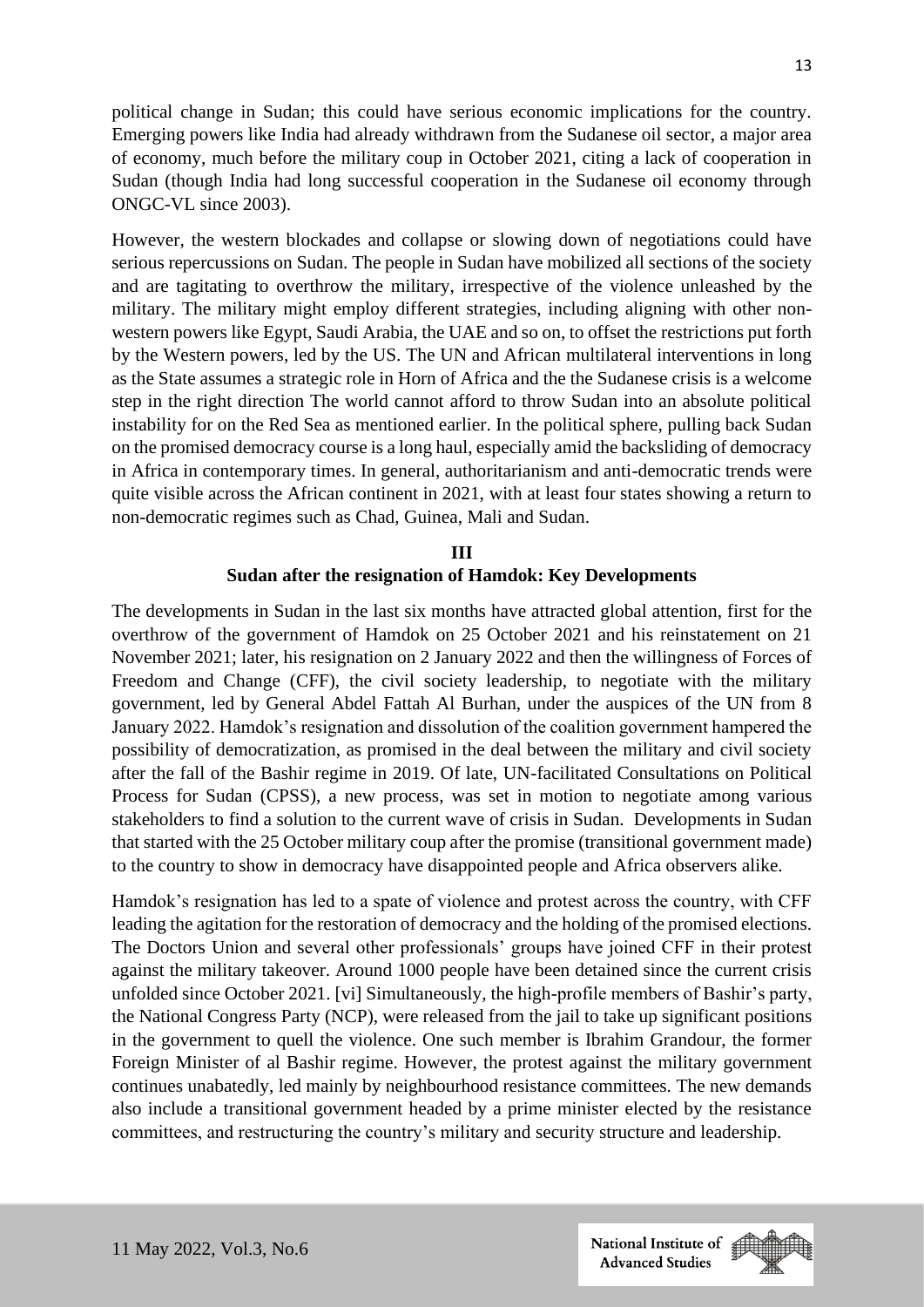Apart from the political crisis and protests in Khartoum, clashes have erupted in El Geneina, the capital of Darfur, between non-Arab Massalit community and Arab fighters which left around 200 people dead. [vii] This incident surfaced when Internal Criminal Court began the trial of a key accused – Al Muhammad Ali Abd-al-Rahman, for the crimes committed by the militia Janjaweed, against the common people in the Darfur region twenty years ago. Massive sexual crimes, commited by Janjaweed are one of the serious allegations against Abd-al-Rahman, apart from mass killings and torture. This is the first major trial, being taken up by ICC on the genocide accusation in Sudan. Former leader Omar-al Bashir is under house arrest after he was removed from power (whom ICC had indicted earlier) and is to face trial at ICC for the crimes like genocide.

In the social front, around 20 million people are likely to go hungry in Sudan due to violence and Russia-Ukraine crisis, according World Food Programme. [viii] It is to be noted that Sudan imports more than 80 per cent of wheat from Ukraine and Russia. The price rise is at an alltime high. Apart from this, there is serious economic crisis that is currently ongoing with inflation at 260 per cent and depreciation of 26 per cent of the national currency (since October 2021).[ix] The Western aid and lending agencies have paused the flow of aid to Sudan to the tune of \$ 1.4 Bn.[x] All these developments have made the United Nations (UN) Envoy to warn recently that 'Sudan is heading for an 'economic and security collapse' unless it addresses the political paralysis following the coup'.[xi]

# **IV Concluding remarks**

In fact, Sudan, a State which witnessed enormous degree of political churning process in the last decade has been aspiring for durable peace. A generation old civil war in the country ended with the division of country into two States in 2011 - Sudan and South Sudan, though violence in Darfur in Western Sudan, continue to be active in the country. After the regime change in April 2019 which overthrew the Omar al-Bashir government, there was a hope that country will slowly march into democracy and economic prosperity. The transitional governance arrangements were made through negotiations and compromises, strengthening a strong belief among the people of the country who suffered decades long crisis and pain that elections and new constitutional mechanism would usher them into a new era, like the promises embedded in Arab Spring. However, the developments in Sudan since October 2021 have placed them in a situation that existed in 2019, with the rolling back of civilian rule within the transitional setups, with military in political command, rampant economic crisis and widespread violence. The rebuilding of Sudan which unravelled after the entry of transitional government has come to a halt with the withdrawal of aid from the West which in a way can deepen the problems of people significantly. The continued violence on the part of regime, resurfacing of Darfur civil war, along with economic crisis (caused due to internal and external factors), unless dealt with comprehensively, can lead to a security, political and economic collapse which bodes ill for the peace in the region and the world at large.

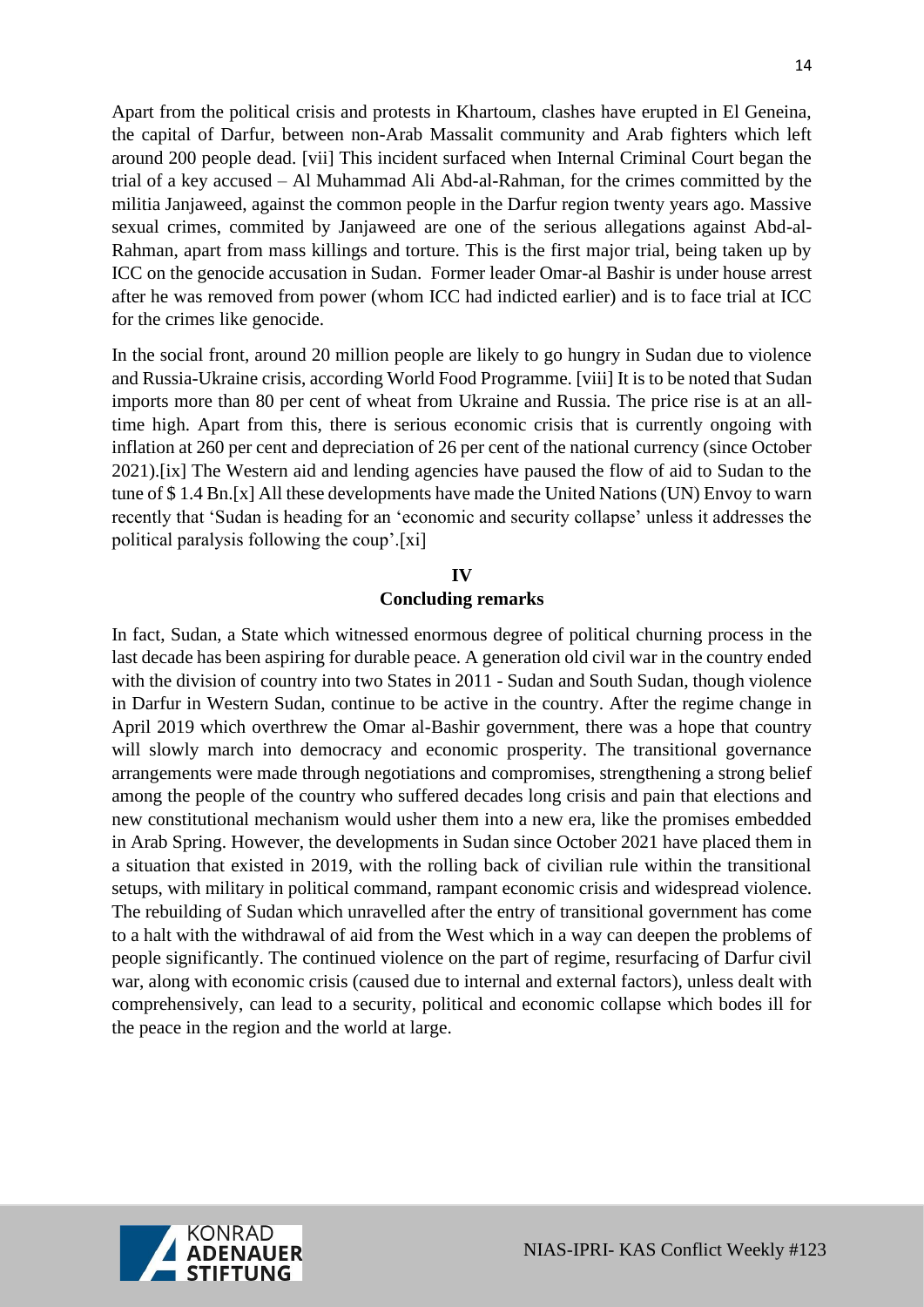## **References**

[i] The proposed Agreement stands for a Joint Military –Civilian Council of Sudan with a Head of State, a new Chief Justice leading the Judiciary and a Prime Minister. Transitional Agreement envisages a national election which has to be conducted by 2023. Please see: the Meeting Coverage, "Sudan's New Transitional Government Presents Chance to Restore Long-Term Stability". Media Coverage, UN Security Council, 28 August 2019, https://www.un.org/press/en/2019/sc13929.doc.htm, Accessed on 21 April, 2022. [ii]Please see: "UNMIS Background'', the United Nations Mission in Sudan (UNMIS), https://peacekeeping.un.org/en/mission/past/unmis/background.shtml, 25 April, 2022. Accessed 25 April 2022.

[iii] Sometime before the partition of Sudan into two States, there was a complaint that 60 per cent income emerged out of oil trade went into arms purchase which intensified the civil war. Please refer to: "Sudan: Oil Companies Complicit in Rights Abuses",

http://www.hrw.org/africa/sudan.php, Accessed on 20th May 2007

[iv] The partition of Sudan in 2011 into two nation-states posed new challenges as oil fields are largely concentrated in South Sudan (upstream activities) while oil infrastructure and other business/development projects are heavily concentrated in the North Sudan.

[v] As the conflict between North and South began to decline in the first decade of the century, a new one began in the Western State of Darfur between Non-Arab Communities and Janjaweed, a militia supported by al-bashir Government. The militia was accused of ethnic cleansing which al-Bashir Government (at that pointed in time denied). Several thousands of people have died and several others fled the region for the fear of violence. [vi] News Report (2022) "Sudan: Hundreds of Protesters Detained, Mistreated", Human Rights Watch, 28 April, Accessed on 28 April 2022

[vii] "Sudan West Darfur Clashes Leave 200 Dead'', All Africa, 27 April 2022,

ttps://allafrica.com/stories/202204280031.html, Accessed on, 28 April. 2022

[viii] Please see Simon Marks (2022) "Ukraine War combines with Coup to leave Half of Sudan Hungry", Bloomberg, March 15, https://www.bloomberg.com/news/articles/2022-03- 15/ukraine-war-combines-with-coup-to-leave-half-of-sudan-hungry. Accessed 20 April 2022. [ix] "Sudan's Crisis: After the Tyrant" (2022), The Economist, 9 April.2022 [x] Ibid.

[xi] "Sudan: Political paralysis could lead country to collapse, U.N envoy warns", Africanews, 30 March 2022. https://www.africanews.com/2022/03/30/sudan-politicalparalysis-could-lead-country-to-collapse-u-n-envoy-warns//, Accessed on April 27, 2022.